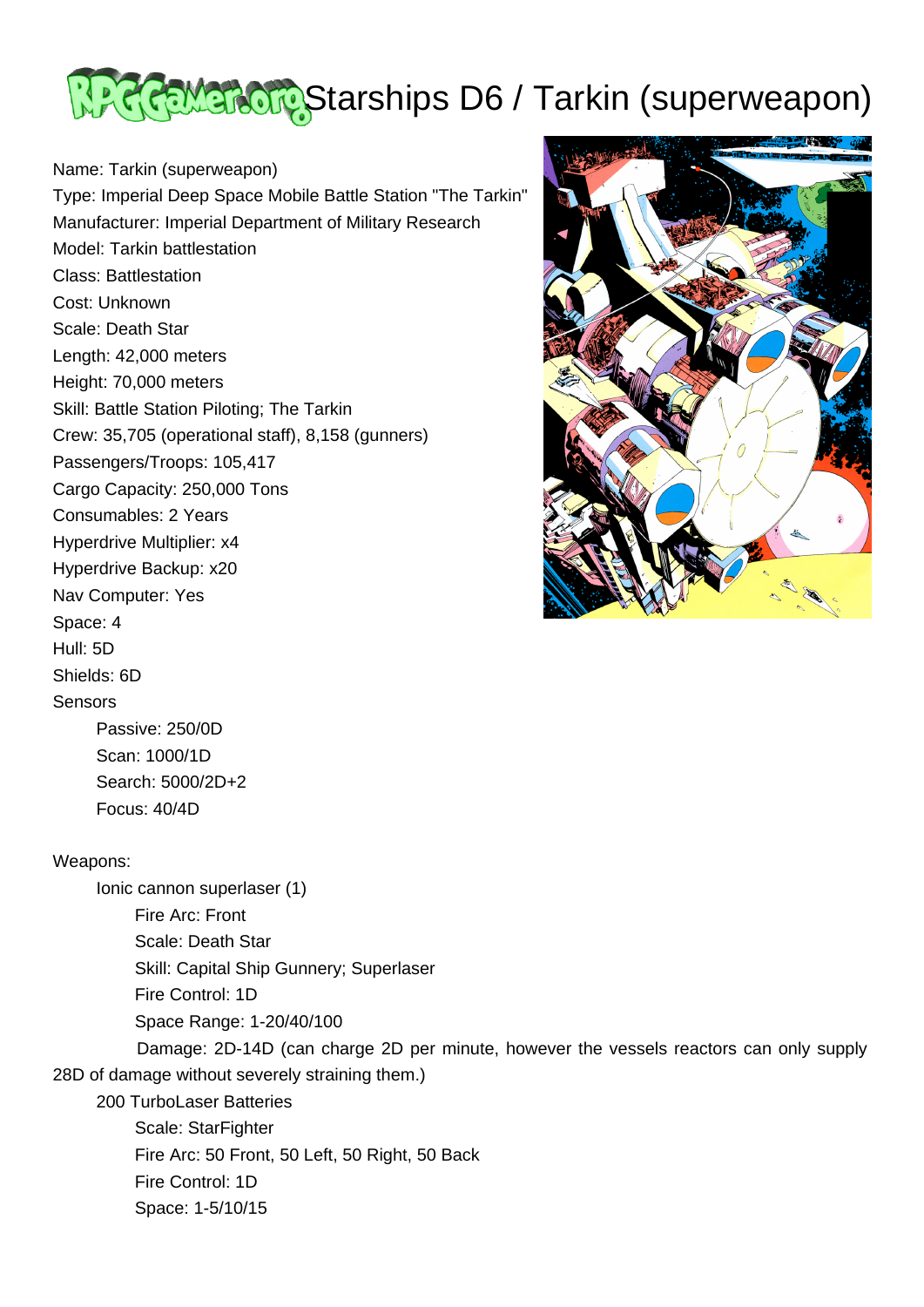Damage: 5D 200 Heavy TurboLasers Scale: Starfighter Fire Arc: 50 Front, 50 Left, 50 Right, 50 Back Fire Control: 1D Space: 1-7/15/30 Damage: 7D 50 Laser Cannons Scale: Capital Fire Arc: 20 Front, 10 Left, 10 Right, 10 Back Fire Control: 1D Space: 1-5/15/30 Damage: 7D 60 Ion Cannons Scale: Capital Fire Arc: 10 Front, 15 Left, 15 Right, 20 Back Fire Control: 1D Space: 1-5/15/30 Damage: 4D 35 Tractor Beam Projectors Scale: Capital Fire Arc: 15 Front, 5 Left, 5 Right, 10 Back Fire Control: 3D Space: 1-5/50/100 Damage: 5D

Description: The Tarkin, or the Tarkin Project, was an Imperial superweapon modeled in principle after the first Death Star battlestation and named in honor of the late Grand Moff Wilhuff Tarkin. The Tarkin combined the first Death Star's offensive capabilities in the form of a planet-destroying ionic cannon superlaser with a defensive shield generator and a set of engines. Imperial engineer Bevel Lemelisk designed the Tarkin, at the behest of Emperor Palpatine following the Death Star's destruction at the Battle of Yavin, as a prototype weapons testbed for the construction of the Eclipse-class Super Star Destroyer, a massive warship armed with a ship-mounted superlaser. With technological refinements, the Tarkin improved upon the mistakes learned from the first Death Star, including the absence of the single design flaw-an exposed thermal exhaust port-that proved to be the original battlestation's undoing, in the name of the development of a second Death Star, built concurrently with the Tarkin.

The Empire secretly began constructing the Tarkin in the Patriim system, above the garrison planet Hockaleg, under the supervision of Admiral Nod Warfield. In 3 ABY, following the Battle of Hoth, Imperial Grand Admiral Martio Batch requisitioned the Tarkin's destructive superlaser to smash the planet Aeten IIthe only ever offensive application of the Tarkin superweapon-releasing millions of the planet's deeply buried stygium crystals into space, which Batch gathered to recreate the stygium screen cloaking device for his TIE Phantom development project.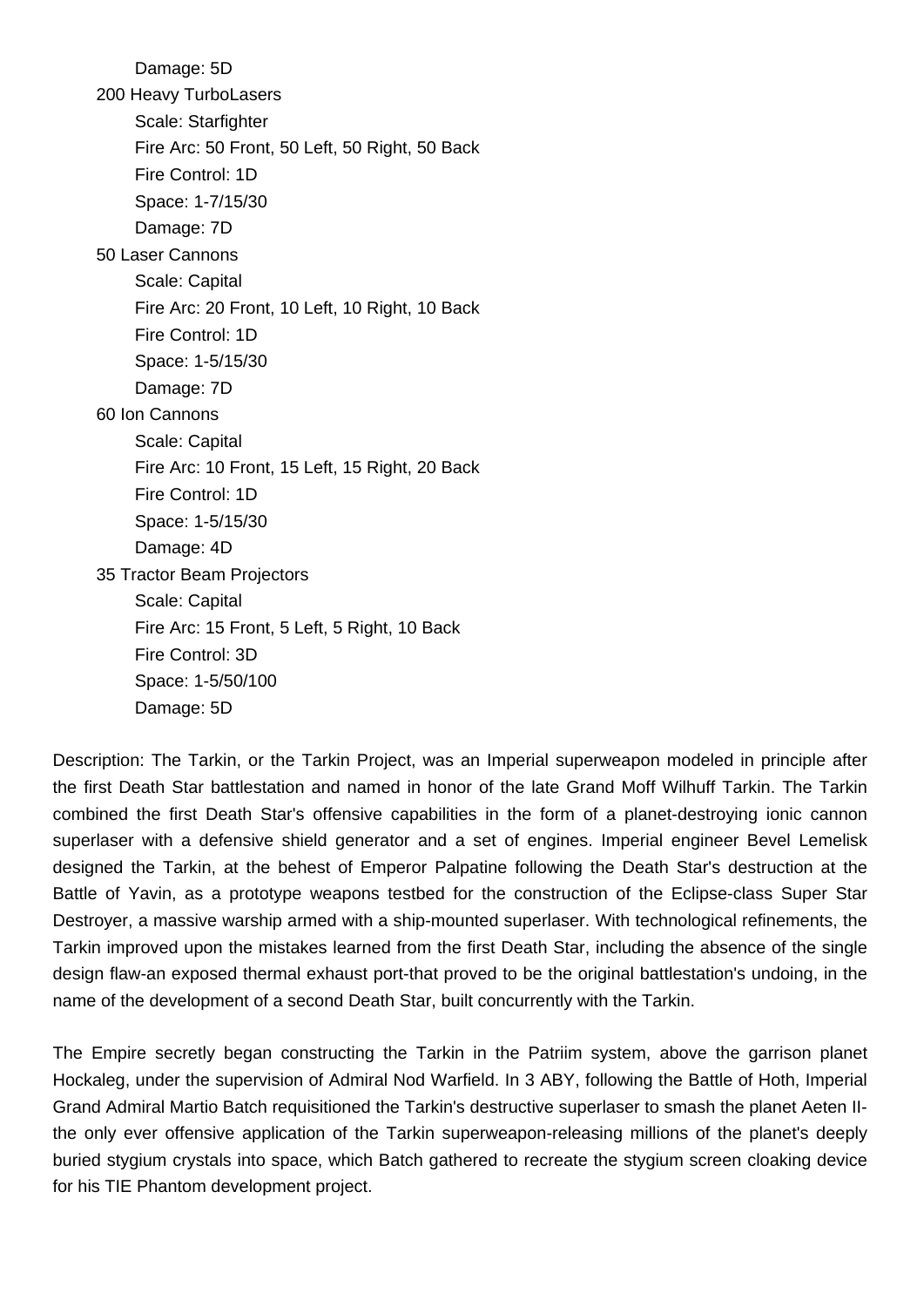Once learning of the Tarkin's existence shortly thereafter, the Rebel Alliance dispatched an elite commando team consisting of Luke Skywalker, Princess Leia Organa, the Wookiee Chewbacca, and the droids C-3PO and R2-D2-the only Rebels to have been aboard the first Death Star and survived-to the Patriim system to infiltrate the Tarkin and destroy the superweapon from within before it could be completed. Despite the presence of the Dark Lord Darth Vader and a traitorous group of the superweapon's commanding officers, who sought to both kill Vader and stop the Rebel saboteurs, Organa drew upon a recollection of the original Death Star's technical schematics to rewire the Tarkin's superlaser firing mechanism to fire on itself. The Tarkin later self-destructed upon activation of the sabotaged superlaser in a failed attempt to obliterate the Rebels as they fled from the battlestation.

The Tarkin superweapon, also known as the Tarkin Project, was a giant planetary-scale battlestation following the same basic principles of the first Death Star. The Tarkin combined the Death Star's primary offensive battery and massive ionic cannon superlaser, capable of shattering a planet in the same mold as the Death Star's, with a defensive shield generator system and a set of engines. The Tarkin's superlaser, comprising a central concave dish encircled by a series of secondary tributary nodes, dominated the battlestation's external forward superstructure. The awesome size of the Tarkin reduced the Empire's normally-fearsome Star Destroyers to diminutives by comparison. Unlike its predecessor, the Tarkin was constructed without the single design flaw-an exposed thermal exhaust port-that led to the Death Star's destruction.

Set back from the forward superlaser dish was the Tarkin's central command tower and bridge. The command tower resembled the same trapezoidal design found on Imperial-class Star Destroyers, sans the twin deflector shield generator domes. The bridge, too, resembled the layout of the Imperial-class Star Destroyer in a general sense, with a wide angular viewport and a command walkway. A series of double-tiered seated command stations were circularly-arrayed before the bridge's viewports.

The battlestation's interior was divided into sections and levels identified by letters and numerals-K-level and sections TH-10 and TH-11, for example. The interior also housed the installation's main power reactor, the primary external tractor beam generator, the escape pod bay, hangar bays hosting the Tarkin's starship complement, and the superweapon's complex activating mechanism. A series of service lifts offered rapid vertical transport between the Tarkin's many decks.

A stormtrooper guard force patrolled the Tarkin and provided security for the battlestation's sensitive areas, restricting access only to those with proper clearance, and a series of gunners controlled the Tarkin's superlaser firing mechanism. The Tarkin also maintained a TIE/LN starfighter contingent for close-range aerial support. Non-military construction vehicles aboard the Tarkin included cargo vessels and cargo trolleys.

The Tarkin was a direct descendant, in both form and function, of the Empire's first Death Star, destroyed in the Battle of Yavin in 0 BBY. Incensed at the loss of his weapon of doom, Emperor Palpatine ordered engineer Bevel Lemelisk, the Death Star's original designer, to produce a resurrected Death Star, even larger and more powerful than the first. At the same time, the Emperor likewise had already ordered the construction of a pair of massive warships equipped with superlasers-the Eclipse-class dreadnought. To keep the Rebel Alliance from discovering the new Death Star and to test the ship-mounted superlaser of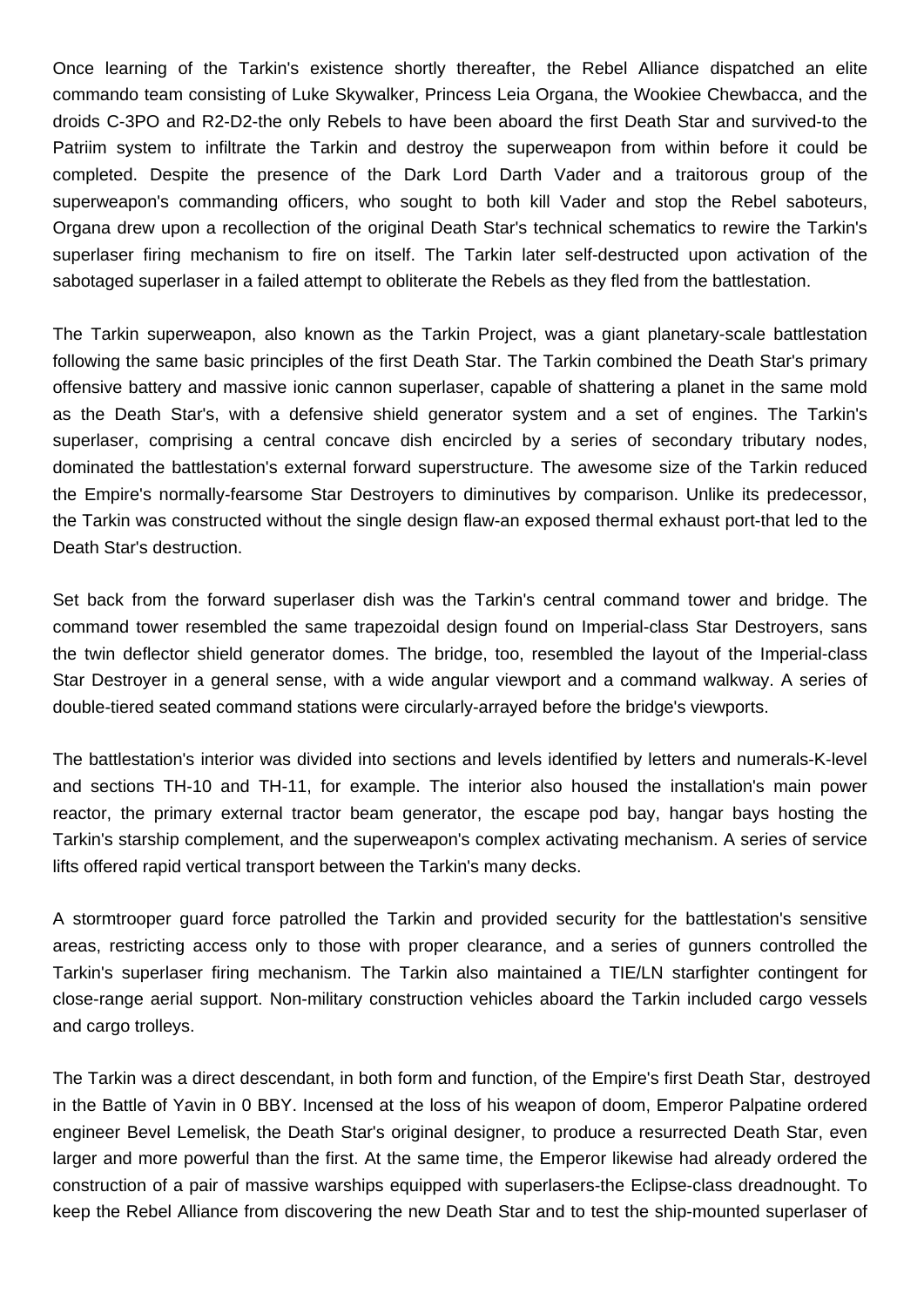his new warships, the Emperor tasked Lemelisk with developing a prototype of the Eclipse-class into an operational weapons platform.

Lemelisk first set to designing a superlaser weapons testbed, similar in principle to the first Death Star prototype constructed in the Maw Installation, that corrected the mistakes learned from the first Death Star's design with technological refinements. Imperial officers eventually christened this weapons testbed, essentially a scaled-down version of the Death Star, the "Tarkin", in memory of the late Grand Moff Wilhuff Tarkin, the Death Star's former commanding officer.

After Lemelisk's design team completed their work on the Tarkin, they began designing the Death Star's successor. Meanwhile, construction on the superlaser testbed began at the Patriim shipyards in the Patriim system, above the garrison planet Hockaleg. The Empire secretly funneled resources into the Tarkin's construction under the nose of the Rebel Alliance. Although considerably smaller in size than the Death Star, the Tarkin was still so large as to be visible in the Hockaleg sky as a rectangular satellite. The construction was overseen by Admiral Nod Warfield.

As the Tarkin neared completion in 3 ABY, following the Battle of Hoth, the superlaser testbed became a symbol of intrigue for Grand Admiral Martio Batch. The Emperor had tasked Batch with developing a working cloaking device, since cloaking technology had become almost non-existent in the galaxy by the time of the Galactic Civil War. Batch succeeded only in creating a cloak that suffered from "double blindness," meaning that those aboard the cloaked starship could not see out. To create a fully functional cloak, Batch required access to the once-common stygium crystals found in the mines of the hidden planet Aeten II, but the mines had long since run dry. To solve the problem, Batch requisitioned the Tarkin's superlaser.

Batch pulled rank to divert the Tarkin to the Aeten system in the Dreighton Nebula of the Outer Rim Territories, where he used the superlaser to shatter Aeten II, thus releasing millions of the planet's remaining stygium crystals into free-floating space. Thanks to the Tarkin, Batch used the freed stygium crystals to recreate the classic stygium screen cloak in conjunction with his prototype TIE Phantom project. The destruction of Aeten II would prove to be the only time the Tarkin successfully fired its superlaser.

The Tarkin was constructed in the Patriim orbiting drydock facility above Hockaleg, held in temporary balance by the gravitational pull of the planet below. The Tarkin's sizable labor force resided in meager shanties in a spaceport town on the planet while in between work shifts, and construction crews were shuttled to the Tarkin daily. Several Imperial-class Star Destroyers protected the Tarkin drydock construction site.

Not long after the destruction of Aeten II, a Rebel pilot, Maraba Tev, led a spy mission to the Patriim system, where he stole a set of the Tarkin's schematics, revealing the battlestation's existence to the Rebel Alliance. Realizing the full destructive capabilities of the Tarkin and the incredible threat the battlestation posed, the Rebellion resolved to destroy the Tarkin before it became operational. Because the Tarkin was built without the single design flaw found in the first Death Star, a direct attack would have been suicidal. Instead, Rebel General Carlist Rieekan organized and dispatched a small commando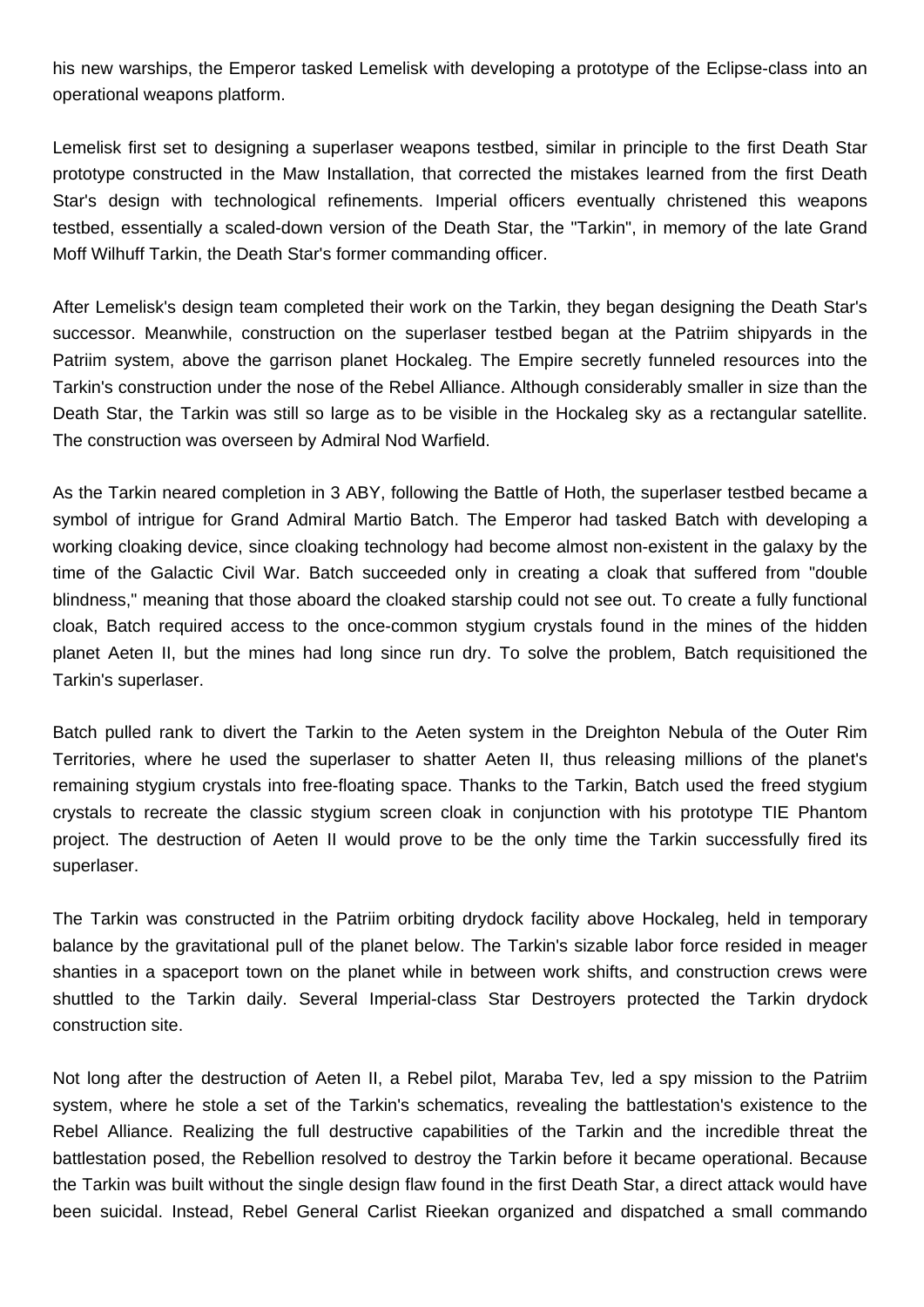team to infiltrate and bring the battlestation down from the inside. The Rebel assault squad included Luke Skywalker, Princess Leia Organa, the Wookiee Chewbacca, and the droids C-3PO and R2-D2-the only Rebels to have infiltrated the original Death Star and survived.

The Rebel commando team did successfully infiltrate the Tarkin, first by docking on Hockaleg aboard the freighter, the Millennium Falcon, listed as a vessel in need of repairs, and then mixing in among the Tarkin's construction crew and boarding a shuttlecraft that delivered them to the Tarkin in orbit. However, the Imperial superweapon would serve as a crossroads for three competing factions at the time of the Rebel infiltration. The Dark Lord Darth Vader, recently arrived aboard the battlestation for an inspection, detected Skywalker's presence as soon as he boarded. Vader ordered all on-board security to vacate the area housing the Tarkin's main power reactors, planning to confront Skywalker there and turn him to the dark side of the Force. Meanwhile, a group of the Tarkin's commanding officers, tired of living in fear of the Dark Lord's iron discipline, planned to kill Vader before the day was out.

The Rebels split up into three parties, each tasked with neutralizing a certain component of the Tarkin-Chewbacca planned to destroy the battlestation's exterior tractor beam generator to allow for an escape, Organa would secure an evacuation route by seizing control of an escape pod, while Skywalker would destroy the central reactor with a proton grenade-but not before alerting the Tarkin's bridge to their presence. Vader immediately moved to the sector of the Tarkin housing the reactors to intercept Skywalker, ordering the battlestation to increase security along possible escape routes, while the Tarkin's commanding officers, recognizing Vader's preoccupation with the Rebel infiltrator, prepared to strike.

Only one-third of the Rebels' sabotage strategy went as planned. Chewbacca, with the help of C-3PO, succeeded in blowing up the Tarkin's tractor beam generator after a conspicuous tangle with a trio of stormtroopers. Organa, however, was ambushed by four waiting stormtroopers in the Tarkin's escape pod bay. Although she quickly dispatched the group, Organa was forced to abandon the Rebels' planned escape route. Skywalker's mission was also foiled, not by Vader, but rather through the intervention of the Tarkin's commanding officers.

Vader was already waiting for Skywalker when the latter reached the reactor generator room, but before the two warriors could meet, Colonel Nord, one of the Tarkin's officers trying to kill Vader, remotely opened an airlock in the sector housing the reactor from the bridge, hoping to flush the Dark Lord out into space. The airlock breach nearly pulled both Vader and Skywalker to their deaths, and ripped the proton grenade out of Skywalker's hands into the depths of space, but both managed to resist the pull of vacuum. Skywalker pulled himself into an open freight lift and escaped the area, but the loss of the proton grenade meant he could not sabotage the Tarkin's reactor. Through his strength in the Force, Vader overcame the pull of vacuum to reach the manual controls and close the airlock, but he knew Nord had just tried to kill him.

Meanwhile, Organa, finding herself lost, had unwittingly stumbled into the activating mechanism for the Tarkin's central ionic cannon, which she realized was the very same machinery that had destroyed her homeworld of Alderaan. Knowing the Rebellion could never allow the Empire to use the Tarkin's superlaser, Organa bought her sabotage team a mode of insurance. She remembered the original schematics to the first Death Star that R2-D2 had once helped secure, enabling her to switch a few wires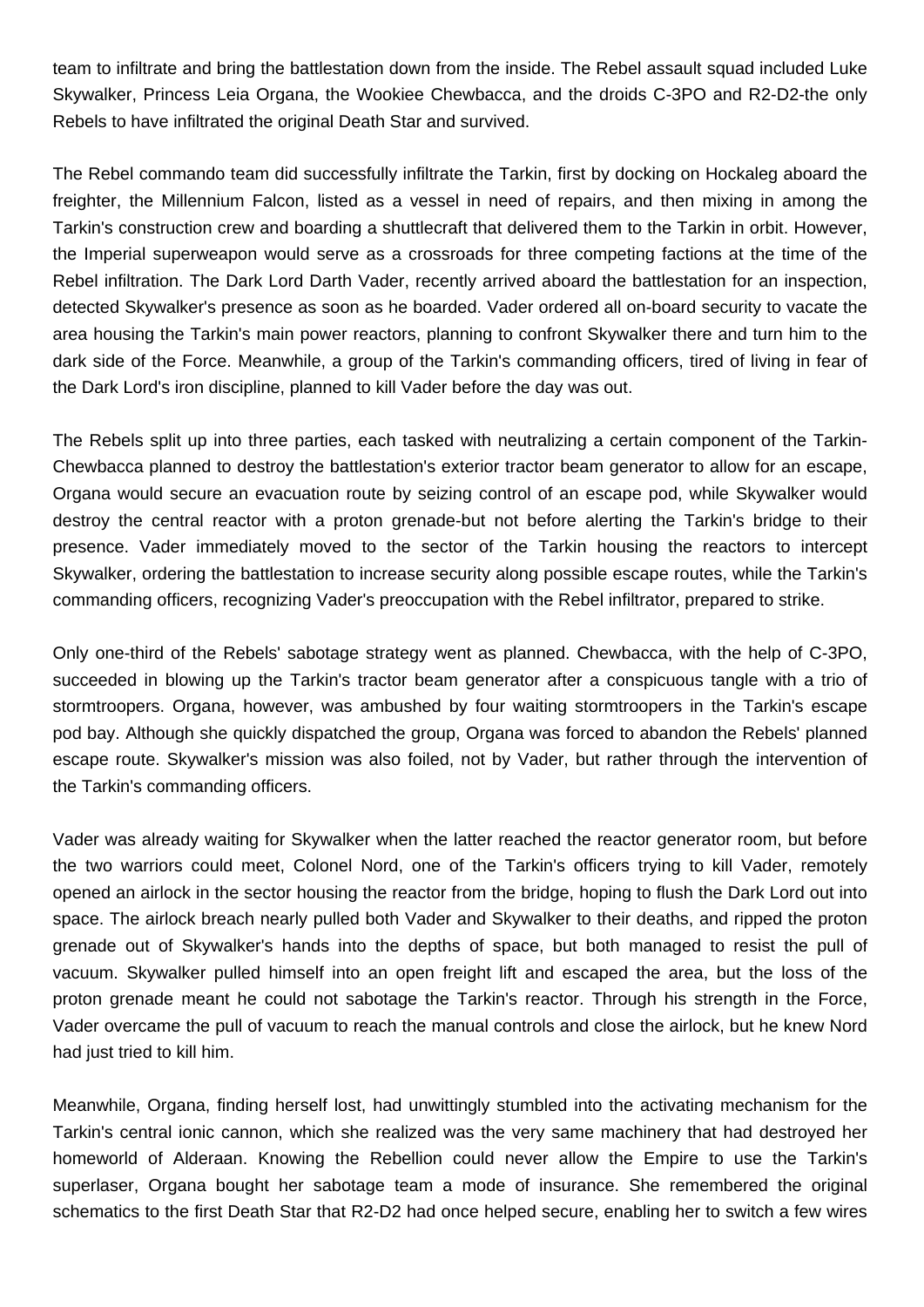in the firing mechanism, which reversed the polarity modes of the superlaser's fire controls, in essence setting the Tarkin to self-destruct should it ever fire its primary weapon.

With their sabotage mission seemingly all but a failure, the Rebel team commandeered an unused transport and escaped from the Tarkin, but Vader ordered a pair of the battlestation's TIE Fighters after them in pursuit. The sudden arrival of Lando Calrissian in the Millennium Falcon helped the Rebels escape the TIEs, only to prompt Vader to enter the fray in pursuit of the Rebels in his own personal TIE fighter. The escaping Millennium Falcon managed to disable Vader's fighter but in doing so succeeded only in leaving both the Dark Lord and the fleeing Rebels in perfect firing sight of the Tarkin. Nord ordered the battlestation's ionic cannon primed, hoping to wipe out both Vader and the Rebels at once, but just as the Tarkin's superlaser completed primary ignition and the battlestation's gunners activated the firing mechanism, the Empire's superweapon testbed exploded.[4]

Leia Organa's tampering of the Tarkin's ionic cannon firing mechanism had set the superlaser to fire on itself. In a roundabout way, the Rebels' sabotage mission had been a success, and Organa singlehandedly destroyed the same superweapon technology that had wiped out Alderaan. She and the Rebels escaped the Tarkin's destruction.

The Tarkin detonated in a massively expanding fireball of burning fuel in all directions that was clearly visible in the skies of Hockaleg. The explosion instantly swallowed two nearby Star Destroyers and a dozen more smaller vessels, and released billions of debris fragments, as well as electromagnetic radiation interference that prevented any local ship-to-ship communications. The explosion's shockwave sent Vader's fighter tumbling away into space, although the Dark Lord narrowly avoided his own destruction in the battlestation's wreckage and was soon rescued by a stormtrooper from the Hockaleg spaceport. Vader reasoned that the Emperor was possibly already aware of the Tarkin's destruction and would likely express his displeasure at the loss.

The loss of the Tarkin did not quell the threat of Imperial superlaser technology, however. The Empire unleashed the second Death Star only months later during the Battle of Endor, and although this Death Star would suffer the same fate as the Tarkin testbed-destroyed by the Rebellion-the battlestation's superlaser performed successfully during the battle. Years later, in 10 and 11 ABY, the resurrected clone Emperor Palpatine took the two Eclipse-class warships for which the Tarkin had served as a shipmounted superlaser testbed-the Eclipse and the Eclipse II-as his personal flagships in a failed campaign to destroy the New Republic. Both vessels, like the Tarkin, were eventually destroyed. In 12 ABY, the Hutt crime lord Durga Besadii Tai commissioned Bevel Lemelisk to construct yet another Death Star-like superweapon, the Darksaber, which was similar in principle to the Tarkin, although it too met the same fate as its predecessors.

## Commanders and crew

The Tarkin's core group of commanding officers included an alliance of men who had banded together to kill Darth Vader, the battlestation's commander-in-chief, in a plan originally formulated by Colonel Nord. They had grown tired of the Dark Lord's unforgiving nature and his tendency to kill their fellow officers for committing honest mistakes any Human would be prone to make. Unless they stopped Vader, they